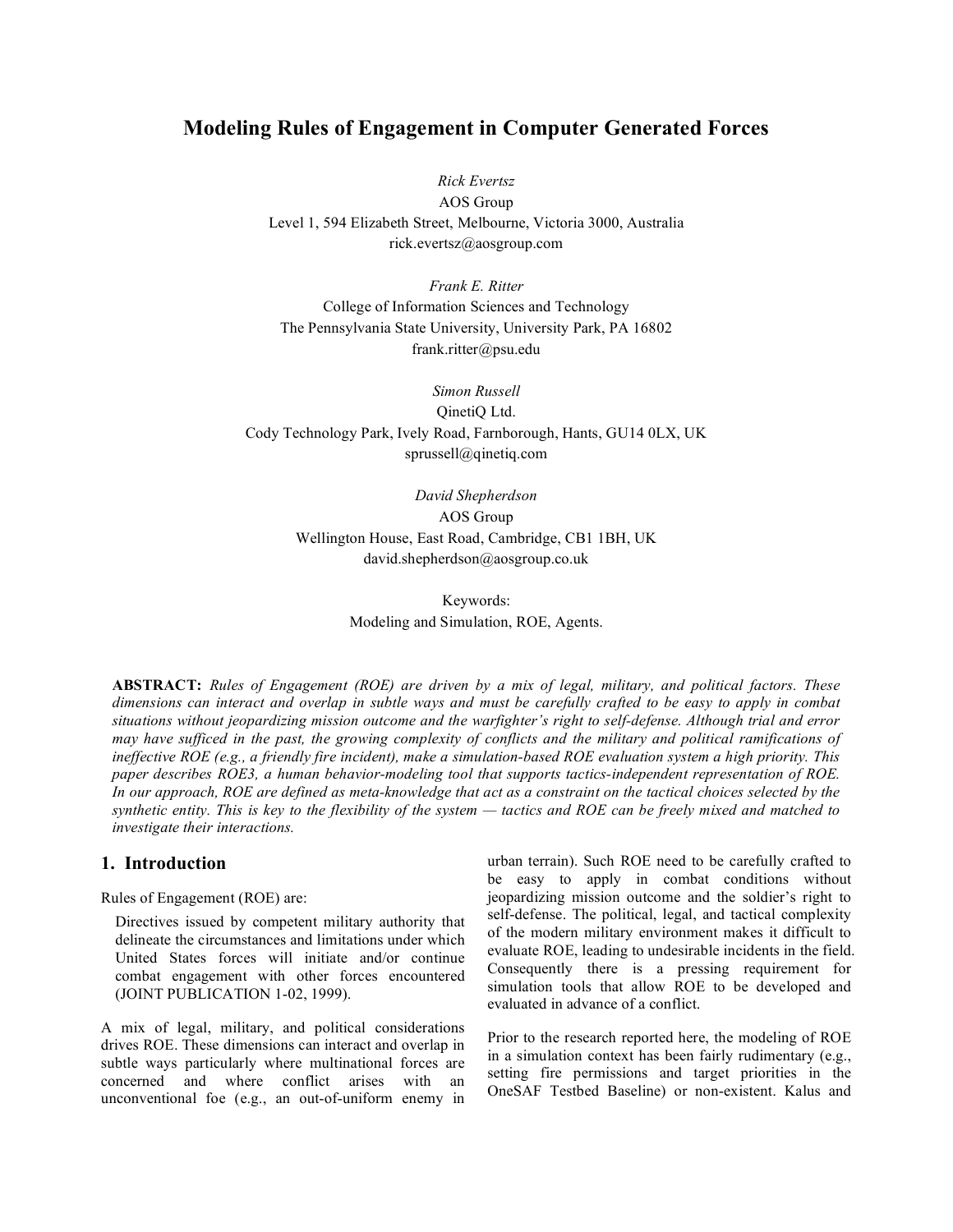Hirst (1998) mention the possibility of adding ROE to Soar models, but concrete results were not reported.

A key problem in modeling how military personnel behave during a conflict is to understand how ROE are interpreted with respect to the tactical environment and mission goals to be achieved. Most current technology does not model the following factors:

• ROE,

• how a person selects a tactic within the scope of several ROE being applied simultaneously, and

• how this selection process is affected by the type of operation, psychological aspects of the person, and moderating influences experienced by that person (such as stress or fatigue).

Whether during drafting, training or conflict, ROE present a variety of challenges and tradeoffs. For example, ROE designed to limit escalation can put friendly forces at risk, particularly where the enemy has no formal ROE. Evaluating draft ROE is a major challenge in the absence of a conflict arena.

Although trial and error may have sufficed in the past as a development process, the growing complexity of current and future conflicts, and the military and political ramifications of ineffective ROE (e.g., a friendly fire incident), make a simulation-based ROE evaluation system a high priority. With the support of an ROE simulation tool, problematic ROE could be detected in advance of a conflict by testing draft ROE against a library of definitive scenarios. Our implementation of this approach, ROE3 (Rules of Engagement Evaluation Environment), offers a number of significant benefits:

• Candidate ROE can be systematically evaluated for effectiveness and unforeseen implications.

• Use of ROE3 will encourage standardization of ROE formalization, thus reducing the cost and time taken to evaluate changes to ROE.

• ROE3 includes modeling human variability factors like stress and fatigue, thereby supporting the evaluation of how these moderators can affect ROE handling in a wide variety of circumstances.

# **2. ROE Background**

ROE are drafted to comply with legal, political, and military considerations. Effective ROE are defined as constraints on action; they do not deal with specific tactical situations, but delineate the tactical solutions that are permissible. Following on from some brief background material on ROE, this section describes our *software perspective* on ROE.

The most common classification of ROE is in terms of the political/legal/military dimension. This classification scheme highlights the motivation for the ROE. An example of a legal constraint would be to prohibit attacks on places of worship or on hospitals. A military constraint might be to require sighting of the target before subjecting it to indirect fire, and a political constraint could prohibit entry into civilian dwellings (to avoid alienating the civilian population and compromising the political goals of the mission).

Whether political, legal, or military, the drafting of ROE varies depending on whether there is a state of war or OOTW (Operations Other Than War). In the US, Standing Rules of Engagement (SROE) are the core ROE for peace time operations (other than those involving assistance to domestic authorities in handling civil disturbances). SROE permit engagement for the purposes of self-defense, whereas wartime ROE permit US forces to fire upon enemy targets that do not present an immediate threat. Wartime ROE are permissive, which means that warfighters may engage the enemy even if the enemy is not currently adopting a threatening posture. In contrast, SROE are typically restrictive — opposing elements can only be engaged if they are clearly behaving in a hostile manner.

The range of possible ROE is very large. However, as a conflict unfolds, the mission will drive the ROE in a particular direction, for example, from conduct-based to status-based rules in response to the emergence of hostile activity. Conduct-based ROE are defined in terms of the behavior (conduct) of the enemy, whereas status-based ROE are contingent upon the state of the situation faced. Conduct-based ROE are rules that describe the steps to be followed when enemy hostile intent can be inferred from their behavior. On the other hand, status-based ROE dictate a sequence of actions to be taken when the situation appears to endanger US forces. For example, if a US soldier on patrol guarding a unit encounters an armed person trying to infiltrate the perimeter, the ROE specify what can be done based on the situation, without inferring intent.

## **2.1 Software Perspective on ROE**

The legal/political/military classification of ROE highlights the motivation for particular ROE. However, it is too high-level to serve as a practical classification scheme, thus FM 27-100 (The Judge Advocate General's School, U.S. Army, 2000b) further categorizes ROE into ten groups that address the more practical, military aspects of ROE.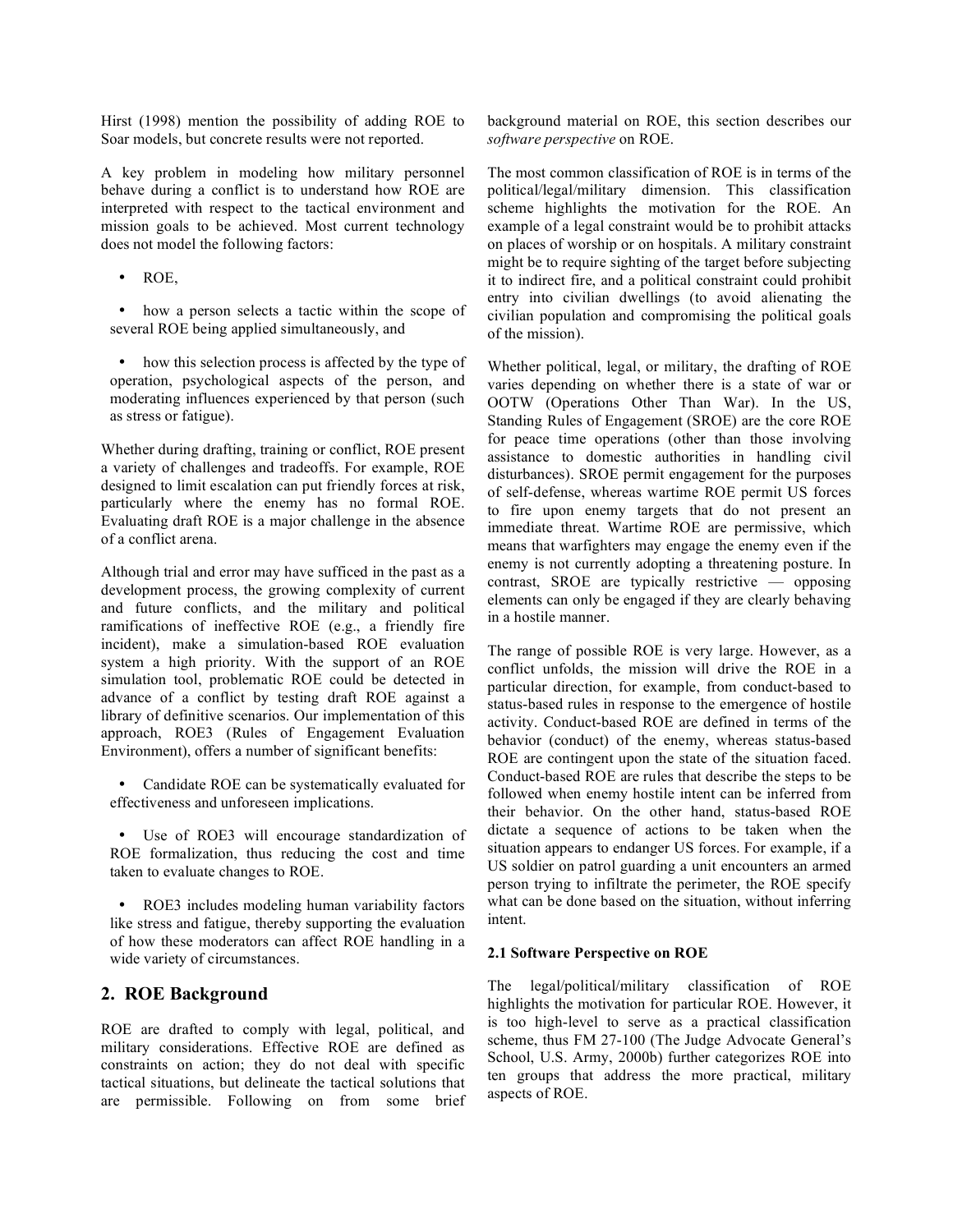The legal/political/military and FM 27-100 ROE classification schemes are important in drafting ROE and for training. However, the goal of ROE3 is to implement ROE in synthetic entities. From this perspective, we need to ascertain whether there are classes of ROE that will require different software implementation techniques. This section examines ROE from this software perspective and is based solely on the ROE Handbook (The Judge Advocate General's School, U.S. Army, 2000a). The five classes of ROE described below are implemented in ROE3.

#### **2.2.1 The Right to Self-Defense**

A key feature of all ROE is that they never override the right to self-defense. No matter how restrictive the ROE, US forces are able to bypass any restriction that endangers their lives. The inherent right to self-defense is a rule with special status in ROE3. It acts as a caveat on all other ROE.

#### **2.2.2 Restrictive ROE**

Many ROE prohibit action unless specified conditions apply, for example: "Do not engage unless enemy exhibits hostile intent or action". Such ROE act as a restraint on action and are termed Restrictive ROE. SROE are often restrictive in nature.

## **2.2.3 Permissive ROE**

In contrast to Restrictive ROE, some ROE define behavior that is permissible under particular conditions and are termed Permissive ROE. Such ROE enable the individual to bypass the process of checking that a proposed action does not violate Restrictive ROE, and thereby facilitate rapid response in a fast-changing situation. Because the hostile intent of the enemy has been established, wartime ROE are largely permissive in nature.

## **2.2.4 Preference ROE**

Some ROE define preferred actions, for example: "Armed force is a last resort". Given a number of alternative courses of action that all achieve the same short-term military goal, ROE can be applied to select the one that best serves the overall goals of the mission. The "Armed force is a last resort" rule often applies in peacekeeping operations, where the political goal is to move the host nation towards peace. Unlike Restrictive ROE, such rules do not explicitly exclude courses of action, but allow the individual to select the one that best satisfies the political/military goals.

#### **2.2.5 Criterion-Defining ROE**

Criterion-Defining ROE are included to disambiguate ROE that are criterion based. To illustrate, many ROE refer to **Hostile Intent** as a criterion for the engagement of potentially hostile elements.

# **3. ROE3 Architecture**

The architecture of ROE3 is outlined in Figure 1. Each behavior agent in ROE3 consists of an ROE Framework that interacts with the CoJACK overlay and the JACK agent architecture. The Integration Layer translates messages between the agent and the synthetic environment (SE). This translation process can be quite complex, for example, aggregating raw SAF (Semi-Autonomous Forces) percepts into a higher-level percept such as "Entity ID0023 is pointing his rifle at me".

The ROE and tactics layers embody the agent's cognitive and skilled action capability, that is, what it knows and what it knows how to do. This capability is constrained by the agent's cognitive architecture to fall within the range that can be supported by the human cognitive system (e.g., limits on working memory). The moderator layer forms a feedback loop with the cognitive architecture, for example, further limiting working memory capacity in times of stress. The level of stress itself, in turn, can be affected by the agent's assessment of the situation. Moderators can be based on internal factors such as the level of adrenaline as well as external factors like temperature and humidity.

Although the ROE Framework is central to the modeling of ROE, the behavioral realism is underpinned by the JACK and CoJACK layers. We will now briefly outline these two layers before describing the ROE Framework in more detail.

## **3.1 JACK**

JACK is a mature, cross-platform environment for building, running and integrating multi-agent autonomous systems. It is built on a sound logical foundation: BDI (Beliefs, Desires, Intentions). BDI is an intuitive and powerful abstraction that allows developers to manage the complexity of the problem. It is based on work by Bratman (1987) on situated rational agents. In JACK, agents are defined in terms of their beliefs (what they know and what they know how to do), their desires (what goals they would like to achieve), and their intentions (the goals they are currently committed to achieving).

JACK supports meta-level reasoning using the same representation (**plans**) as it does for tactical reasoning. Meta-level plans provide essential support for implementing the interaction between ROE and tactics.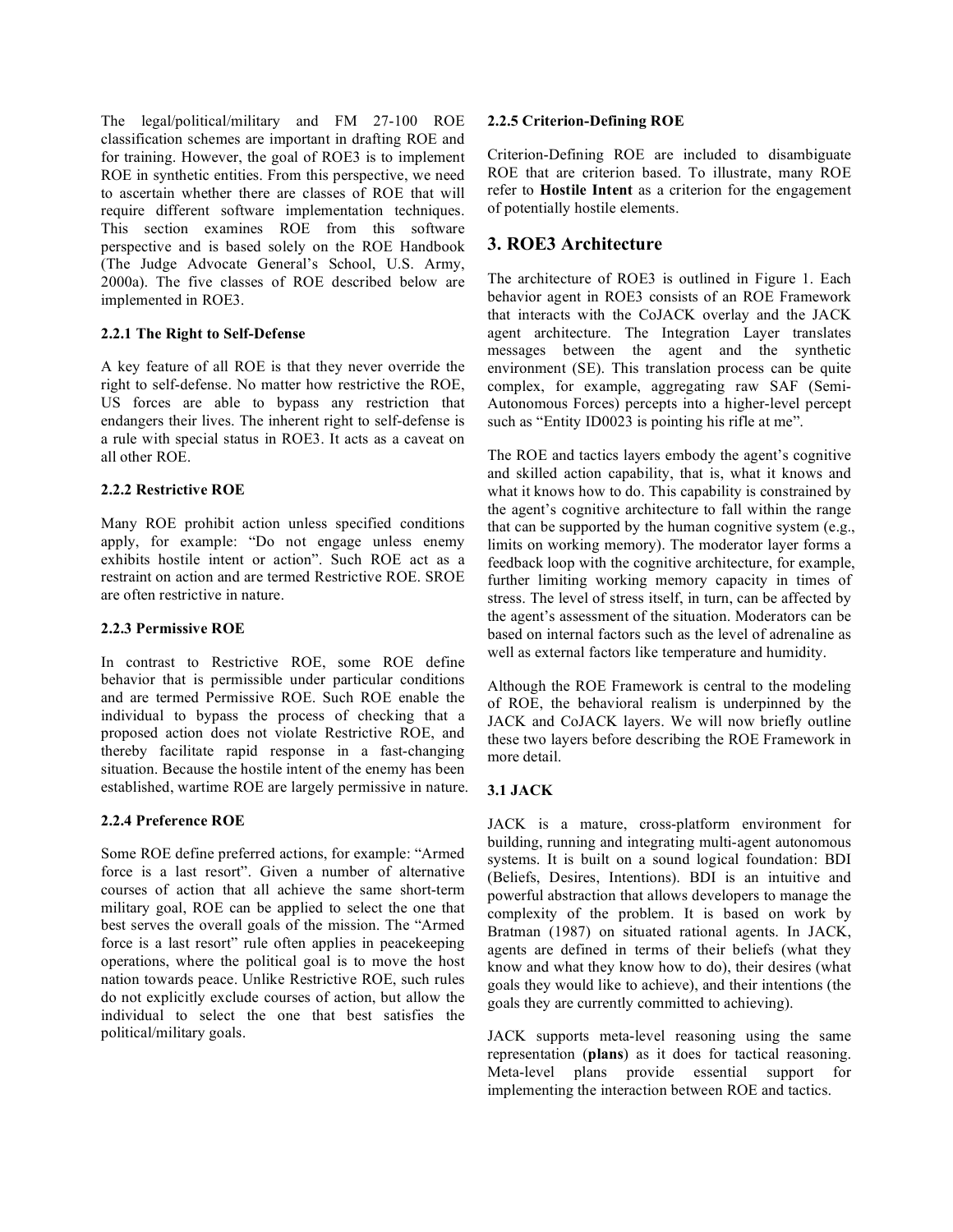

Figure 1. ROE3 Architecture

JACK has a number of features that make it well-suited to modeling human cognition in the context of Computer Generated Forces (CGFs), including (a) autonomous agents, (b) socially structured agent teams, (c) a reactive, pattern-directed inference mechanism, (d) a notion of commitment to a Course of Action (CoA), and (e) a userfriendly graphical plan representation.

#### **3.2 CoJACK**

In military simulation, relatively little attention has been given to modeling human cognition, and how this affects human behavior. Although languages like JACK are well suited to modeling rational reasoning, they are not designed to address behavioral influences that result from moderating factors. Examples of moderating factors are internal ones like emotion and fatigue, and external ones such as temperature and suppressive fire (Hudlicka & Billingsley, 1998; Silverman et al., 2000; Ritter and Norling, 2006). The Improved Human Behaviour Representation (IHBR) project (MoD project: RT/COM/3/006) addresses this shortcoming by extending

JACK so that it can take human variability and behavior moderating influences into account. In addition, it augments JACK with a set of constraints that mirror key properties of the human cognitive system so that behavior variation can be simulated in a principled manner. This extension is **CoJACK**.

#### **3.3 Integration Layer**

The Integration Layer consists of the CGF Integration Layer (CGF-IL) and Babel Box. It provides the mechanism to allow CoJACK to task entities within a SAF system. The messaging mechanism is bi-directional: as well as being able to receive tasks from CoJACK, the SAF can send situation awareness data via the Babel Box back into the ROE3 agent.

The CGF-IL uses a set of generic messages based on a general ontology of behaviors, tasking, and situation awareness data. These messages are used to extract data from and send commands to the Babel Box. The Babel Box is configured to operate with a particular SE and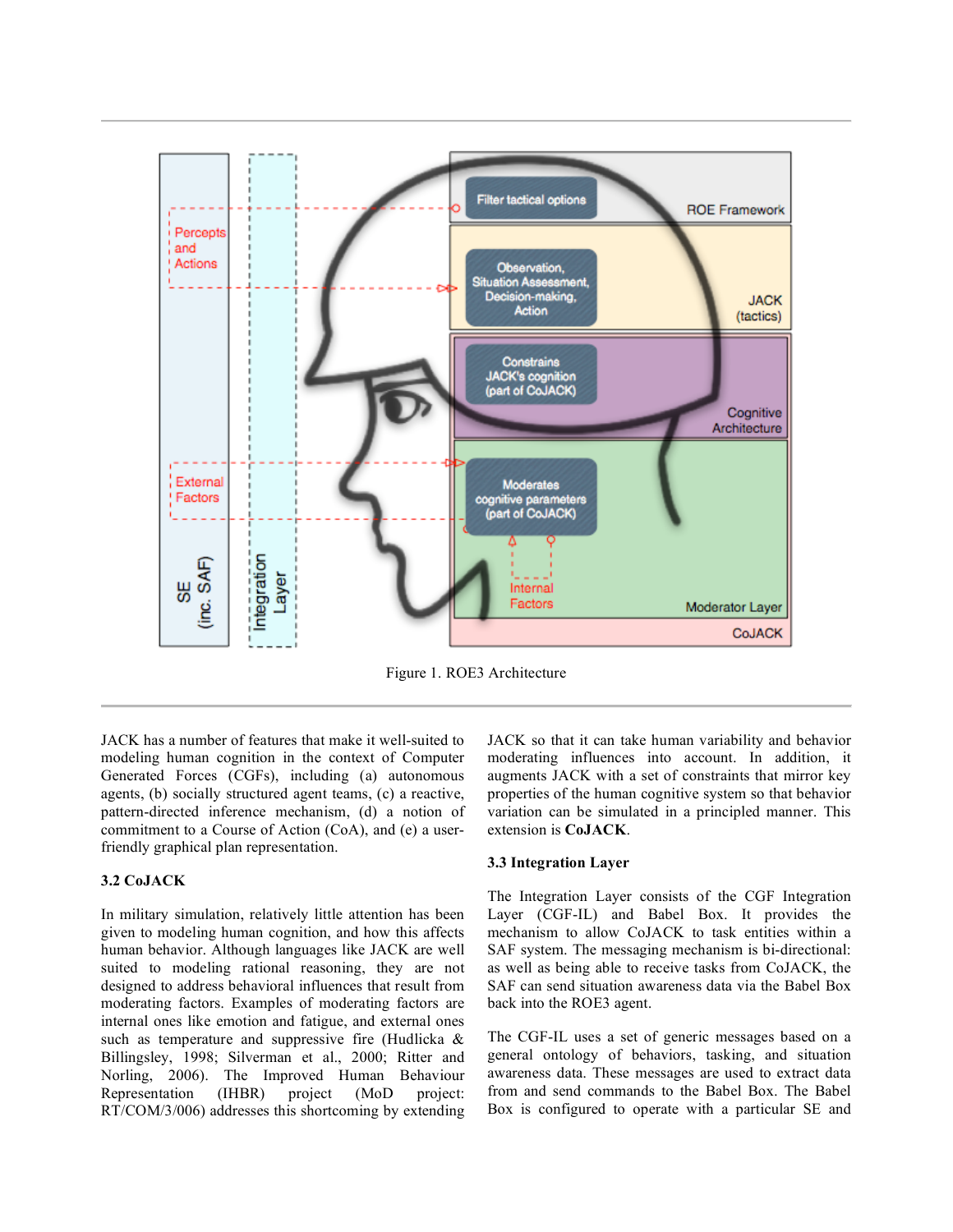converts the generic message into a SAF-specific action. This means that the CGF-IL would not need to be changed if another SAF were used. The particular SAF used in this experiment was the OneSAF Testbed Baseline (OTB) v2.0 International.

#### **3.4 OneSAF Testbed Baseline (OTB)**

The ModSAF family provides a flexible and scalable synthetic battlespace capability. Entity behaviors, tasks, data, interfaces, etc., are all provided in reader files and source code. This means that the ModSAF family of CGF systems is relatively simple to modify, and therefore was the preferred choice for this study.

The candidate systems for this project were OTB v2.0 and JointSAF (JSAF), where JSAF was the preferred system in the original proposal. JSAF is a tri-service simulation system, including detailed modeling of air, land, and sea assets. However, JSAF lacks a comprehensive dismounted infantry model. The final scenario, set in an urban environment with Individual Combatant (IC) interactions, would require that extra functionality be added to JSAF to fulfill the needs of the project.

OTB is an intermediate system and is intended as a stepping-stone to the next generation of ModSAF, namely the OneSAF Objective System (OOS). OTB primarily caters for land-based behaviors and interactions, however it does include the representation of air and sea assets. In addition, OTB includes specialized Dismounted Infantry SAF (DISAF) extensions and behaviors developed to support US Army simulations. The existence of IC modeling and behavior made OTB the preferred choice for the SE in this study.

## **3.4.3 Sensor Models**

OTB models visual and aural sensors as well as electronic sensors such as radar. A SAF IC entity will visually detect and classify targets based on their range, aspect and the overall visual environment (i.e., lighting, obscurants). There is also an aural model that will detect footsteps, unobserved fire, and fall of shot.

## **3.4.4 Internal Models**

OTB models the individual as an upper and a lower body. The sensor model and weapons are mounted on the upper body, and the lower body hosts the entity's mobility model. This simplification of the human form allows the SAF to simulate in real time multiple entities on standard computer equipment. However, for the purposes of this experiment, the OTB model lacks the ability to simulate posture in any great depth. SAF postures are limited to standing, crouching, kneeling, sitting, and prone. There

are also weapon states: shouldered, deployed (lowered), and deployed (raised).

There is currently no weapon representation other than the three states above. The OTB model does not allow the entity to point its weapon in any particular direction. However, it is possible to alter the internal appearance of an entity to extend the existing postures and weapon states. In addition, OTB has an internal targeting model that can be used to derive the weapon direction based on the entity's current selection as its best target. Extending these models in this area will be important for improving the fidelity of ROE simulations because knowing posture and direction are important for inferring intent. This study has made some steps in this direction.

## **3.4.5 Tasking Entities**

Entities in OTB use a hierarchical approach to behaviors and tasking. Each behavior library can control a single entity or a group of entities by manipulating lower-level behaviors. The most basic behaviors will interact directly with the physical model and the simulated world.

#### **3.5 Modifications to OTB to support ROE**

The SAF system was designed to model physical and behavioral aspects of an entity and collective-level tasking. This includes physical motion, interactions between entities and low-level behaviors. The introduction of external control via the Babel Box required some modification to the way that individual entities are tasked.

In normal operation, the SAF manages all low-level behaviors and interactions with other entities and the physical environment. The user interface allows entities to be tasked, by a human controller, with high-level behaviors, such as travel on a route, make a hasty attack, defend a position, and so on. These discrete tasks are followed by the entity in sequence.

On testing the close-coupled control of an entity via the Babel Box, it was found that the speed at which the SAF could switch tasks is limited to around 2 to 5 seconds. This is not fast enough to allow for the rapid task changes needed to control an individual combatant entity. Therefore, a modification was required in order to improve the response of the SAF to external control. The modifications allowed an entity to be controlled via a single task object — removing the need to switch taskframes over the network, which is a time-intensive process. By wrapping all the basic behaviors into a single task object, it was possible to tightly control the execution of orders being received via the Babel Box. This control was necessary to ensure that the SAF responded in a predictable manner. The behaviors were encapsulated in a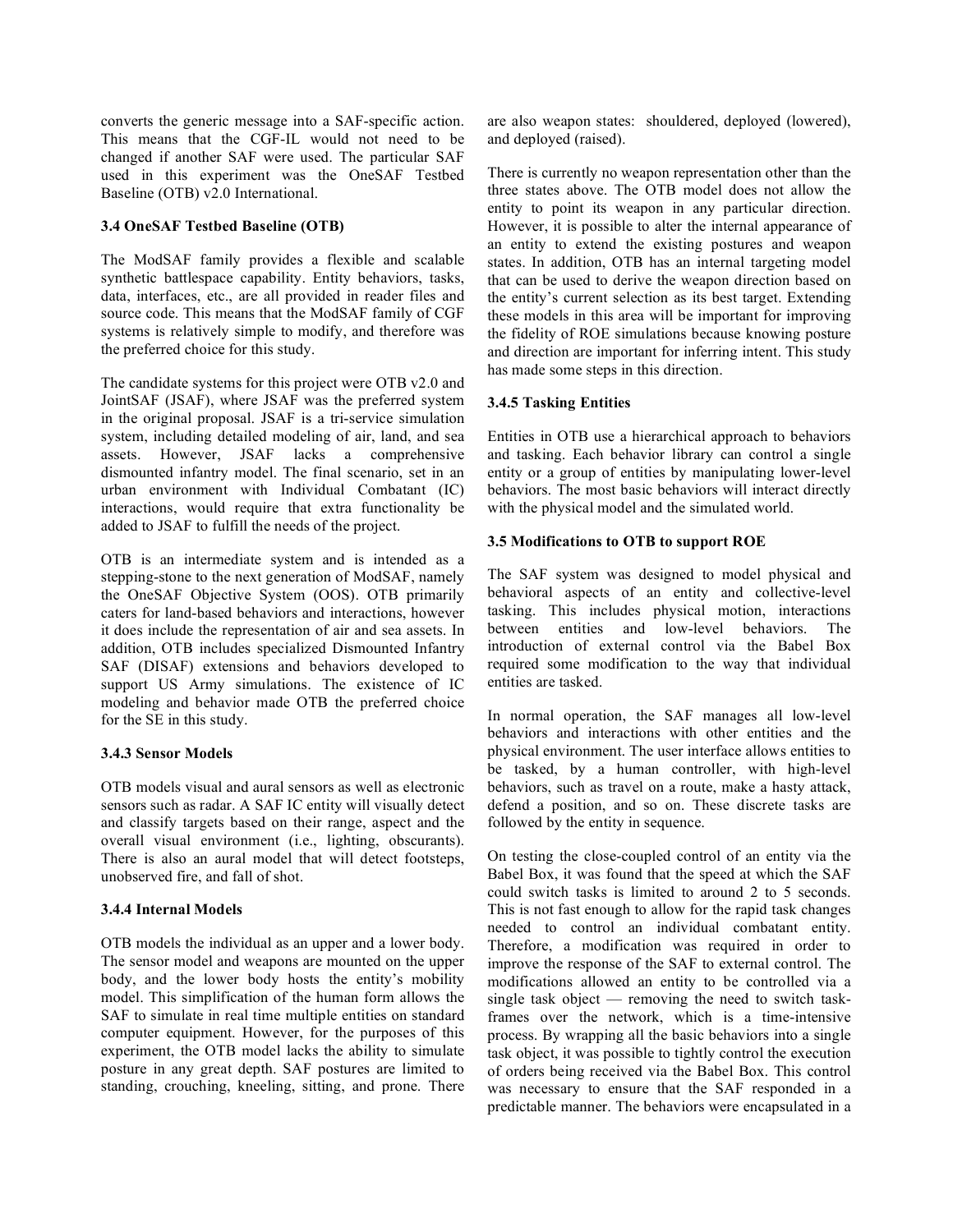single additional task library. This provided direct control of low-level IC behaviors, including:

- Movement to a location  $(x, y \text{ coordinate})$
- Orientation while moving and halted (degrees from map North)
- Speed (kph)
- Posture stance (standing, crouched, prone, sitting)
- Weapon stance (stowed, deployed, raised)
- Special postures (waving gun)
- Fire at a target (specific target callsign)
- Fire at a location (x,y location plus a z-offset)
- Throw grenade/rock at a location
- Mount/dismount a vehicle
- Communication across a radio net (emulates vocalization)

# **4. ROE Framework**

The ROE Framework combines a means for implementing ROE together with a methodology for representing ROE and tactics in a way that enables the ROE to affect the chosen CoA. In this framework, ROE are represented as meta-knowledge, that is, knowledge that is used to reason about knowledge. Specifically, ROE are represented using meta-plans that make a choice amongst the plans that are applicable to the current situation (plans are used to represent tactics in JACK). The methodology requires that tactics be annotated with their ROE-relevant effects. For example, if a tactic involves shooting an entity, and there are ROE that deal with lethal force, then that tactic must be labeled as one that applies lethal force. Only then can the meta-plans determine whether an ROE that prohibits lethal force should exclude a tactic that involves shooting an entity.

Figure 1 shows the ROE Framework, CoJACK, and the JACK agent as separate layers in the ROE3 architecture. Although each layer has a distinct responsibility, any synthetic entity (JACK ROE agent) will be made up of all three layers if it is provided with ROE, behavior moderation, and tactical reasoning capabilities. Because the three layers reside within the one agent, they can be given access to one another. For example, the ROE Framework can access the situation assessment of the tactical layer (JACK) and can be influenced by the moderators in CoJACK. This is what one would expect

from a psychologically plausible architecture, for example, ROE processing should be affected by the level of fear represented in the CoJACK layer and should also be able to make use of the tactical layer's assessment of the level of threat in the current situation.

## **4.1 ROE Methodology**

ROE meta-plans act as restraints/preferences on tactical plans. This requires that the meta-plans have a means of determining the ROE-relevant effects that a given tactical plan has on the environment. There are three aspects to this:

1. If a plan performs an ROE-relevant action, then it is labeled as such. Typically, the majority of plans in a synthetic entity do not execute ROE-relevant actions but perform functions such as processing percepts, assessing the situation, and implementing the adopted course of action. Labeling plans that perform ROE-relevant actions ensures that the ROE meta-plans do not waste effort processing plans that have nothing to do with ROE (this purely an efficiency measure).

2. Plans that are ROE-relevant must be annotated with a list of the actions that are relevant to ROE, for example, if a plan performs a **Shoot entity X** action.

3. Because ROE do not normally use concrete terms like shoot, a mapping must be defined between abstract ROE actions and the concrete ones used in tactical plans. For example, rather than refer to actions such as shoot, ROE will tend to refer to lethal force.

The current implementation of ROE3 not only requires the model builder to manually annotate tactics with their ROE-relevant actions, but necessitates that a given tactic be annotated with any ROE-relevant actions that necessarily follow its adoption. This is because a CoA is normally represented as a sequence of plan fragments (in the interests of sharing those fragments across CoAs). For example, consider a Platoon Assault tactical plan where the Commander starts monitoring the location of the Assault Platoon, instructs the Fire Support Platoon to commence firing, waits for the Assault Platoon to arrive in the engagement area, commands the Fire Support platoon to cease firing, waits for confirmation that the Fire Support Platoon is quiescent, and tells the Assault Platoon to commence the attack. Strictly speaking, instructing the Fire Support Platoon to commence firing does not constitute the application of lethal force. ROE3 needs to be able to determine, however, that this is an action that indirectly results in lethal force.

There is a range of possible approaches to determining if an action in a given plan, X, necessarily results in an ROE-relevant action in a plan invoked by plan X. The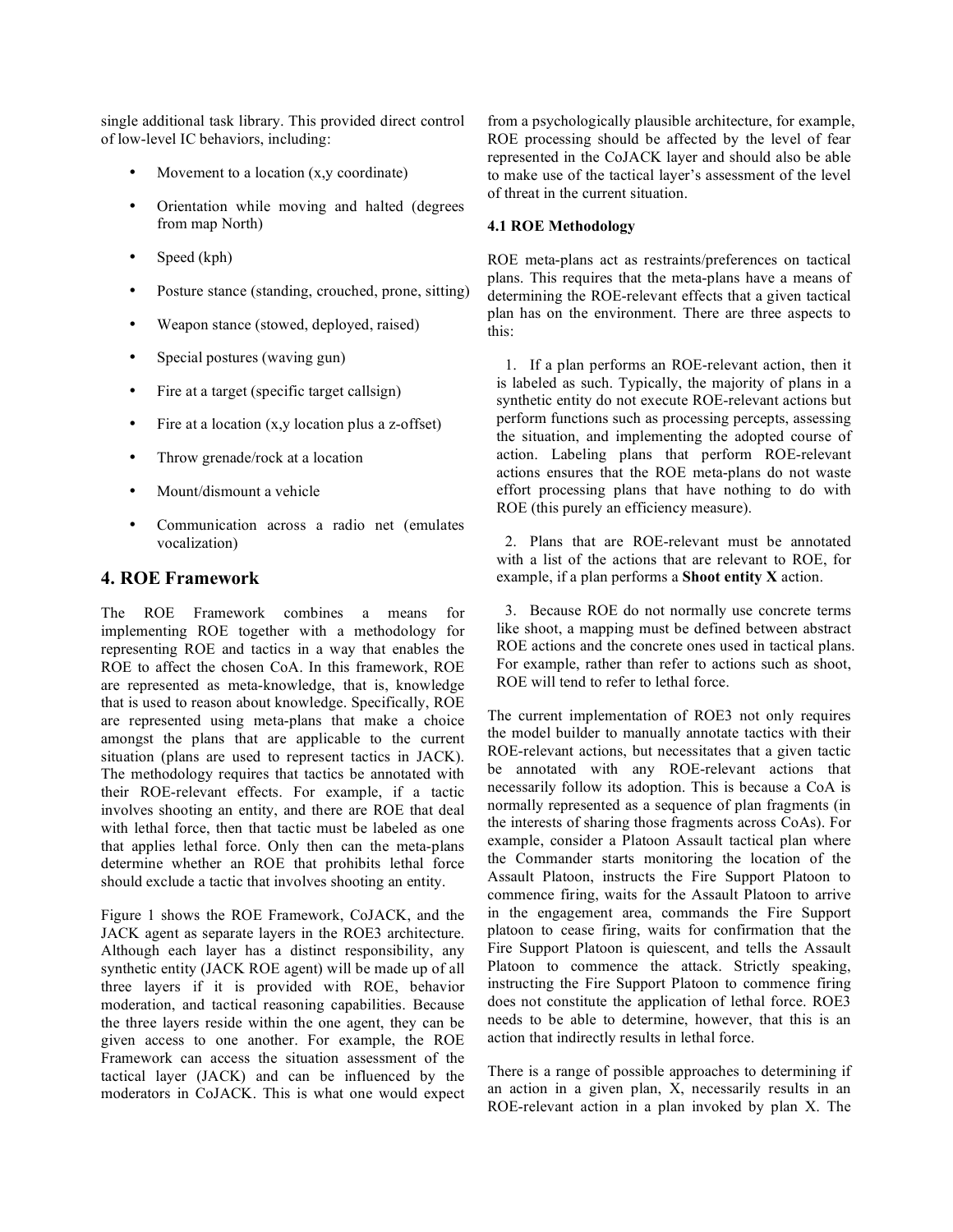most straightforward solution is to require that the model builder explicitly annotate such plans, in other words, annotate plan X so that it is clear that it results in the application of lethal force. This is the approach adopted in ROE3 on the basis that when coding the tactical plan, the model builder knows that it will invoke another plan that actually applies the lethal force. The other extreme is to infer this through an automated analysis of the tactics library. Though technically feasible, this automated approach lay outside the scope of this research effort. Nevertheless, the next section briefly describes how such an analysis could be automated.

#### **4.2 Automated Analysis of ROE Dependencies**

To automatically analyze ROE dependencies, it is necessary to determine whether a given plan *entails* an ROE-relevant action in some other plan. This is a classical search problem (Nilsson, 1980) that asks the question: Is there a path from the current state to another state in which an ROE-relevant action is performed, and more critically, is that the only path open to the synthetic entity?

This is non-trivial because synthetic entities operate in a dynamic environment where it is not always possible to predict how other entities in the simulation will behave. Realistically, the adversary always has a range of options (e.g., surrendering), and so there is limited value in attempting to factor the adversary's options into the automated analysis of ROE dependencies. Nevertheless, it is possible to envision cases where it is important to reason about the ROE implications of an adversary's potential responses. These cases relate to CoA generation and analysis.

CoA generation and analysis is the process of determining how to achieve the mission goal. This involves predicting and limiting the tactical responses open to the enemy, and relates to ROE insofar as the ROE constrain the permissible options. Thus, it is necessary to perform some form of look-ahead search when trying to determine what implications adopting a plan has for ROE. The search space will generally be larger in cases where the adversary's response must be factored into the search. This is an area where computer support will help understand the implications, as simulation here can be more complete than unassisted human consideration.

Synthetic entities normally take concrete values as inputs (simulated percepts) and produce other concrete values as outputs (actions to be performed on the SE). However, when searching a state space of possibilities it is impractical to use concrete values because the space will grow exponentially and will become effectively infinite. To overcome this problem it is necessary to use uninstantiated input variables. Here the goal is to characterize the general behavior of the simulation model, that is, compute the abstract actions that occur in response to abstract inputs. This process of abstractly executing a computer program (which is effectively a simulation model) is termed Abstract Interpretation (Cousot and Cousot, 1977).

Abstract Interpretation is a commonly employed solution to the problems of automatic program analysis. The general idea is to glean information about a program by running it on abstract specifications of data objects, rather than the data objects themselves. This can be performed during the simulation run or offline (in advance). The search space will be significantly more tractable if it is performed at runtime, rather than offline. This is because many of the input variables will be partially instantiated, effectively reducing the size of the search space further.

#### **4.3 ROE Meta-Plan Filtering**

Figure 2 illustrates the behavioral loop adopted for models in ROE3. This is effectively Boyd's OODA (Observe, Orient, Decide, Act) loop (Coram, 2002) and characterizes the combat decision cycle in terms of four phases. The behavior model acquires perceptual input from the environment, assesses the input, decides what actions to perform, and finally performs the selected action(s).

1. In the Observe phase the synthetic entity acquires the environmental changes through its sensors.

2. These percepts are then processed in the Orient phase where the entity assesses the situation and draws conclusions about what is happening.

3. In the Decide phase the entity collects the CoAs that apply to the situation, as assessed in the Orient phase. The ROE Framework is then used to filter out and prioritize those CoAs that are impacted by ROE.

4. Finally, in the Act phase the entity performs the action(s) in the selected CoA.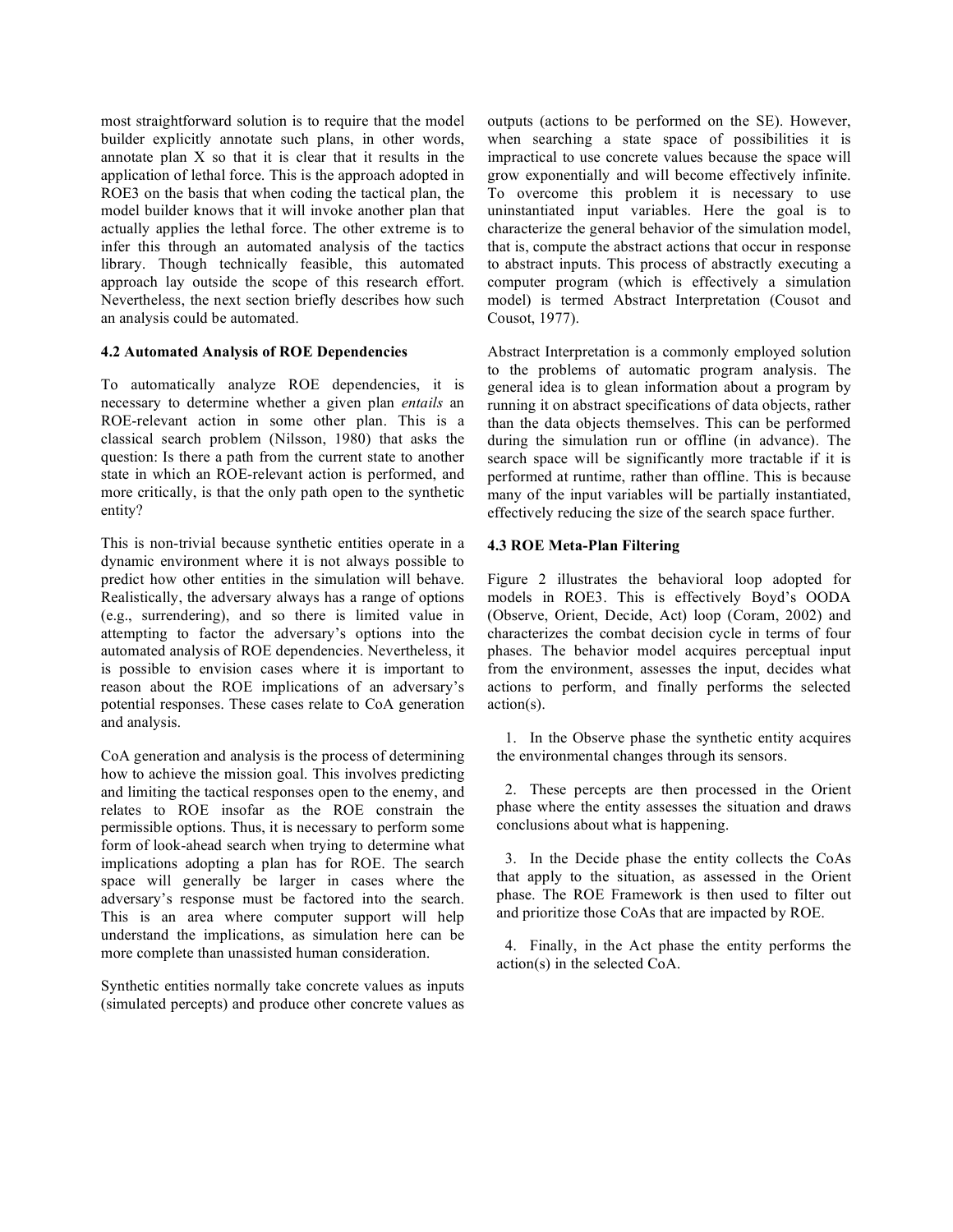

Figure 2. OODA Loop incorporating ROE

When they are first defined, the ROE are classified into their appropriate categories (i.e., Self Defense, Permissive, Restrictive, and Preference). At runtime, when using the meta-plans to filter tactical options, ROE3 goes through the following steps:

1. First check whether any ROE sanction the candidate tactical plan on the basis of the Right to Self Defense. If any do, then accept the candidate plan; there is no need to check the Permissive or Restrictive ROE.

2. If the Right to Self Defense is not relevant, determine if Permissive ROE sanction the candidate plan. If any Permissive ROE apply to the candidate plan in the current situation, accept the candidate plan there is no need to check Restrictive ROE. This reflects the semantics of Permissive ROE and fulfills their intended purpose — in the interests of rapid response in time-critical situations, bypass the application of Restrictive ROE if certain key conditions are satisfied.

3. If neither the Right to Self Defense nor Permissive ROE are applicable, check the candidate plan using Restrictive ROE. If any Restrictive ROE match the candidate plan in the current situation, then the candidate plan is rejected.

Each of the above three steps can invoke sub-tasks to help determine the applicability of the ROE to the current situation. For example, when checking if the Right to Self Defense sanctions the candidate tactical plan, determine which actor, action, and targets the candidate plan is responding to, in other words which entity or entities the candidate plan is proposing to apply lethal force to, and for those entities, what action each entity is performing and what targets that entity is applying that action to. This information is then used in to determine whether the entity has demonstrated Hostile Intent (by accessing Definitional ROE plans that specify what constitutes Hostile Intent).

# **5. Scenario**

ROE3 has been evaluated using OTB v2.0 on a scenario with a number of variations adapted from the ROE Handbook (The Judge Advocate General's School, U.S. Army, 2000a). The scenario involves a Marine convoy approaching a rebel-manned roadblock. There are three main scenario alternatives (m1 to m3), with another three minor variations that derive from the impact of the fear moderator. In variation m1, the rebel leader aims his pistol at one of the Marines. In variation m2, a rebel soldier throws a rock at the lead HMMWV, and in variation m3 the rebels rush the Marines at weapons ready. In addition, in all three variations the Rebel Leader waves his weapon on first contact with the Marines. The Commander agent's response to this is solely dependent on his assessment of how hostile this action is, and leads to the one of the three minor variations in the Commander's response, noted below. This assessment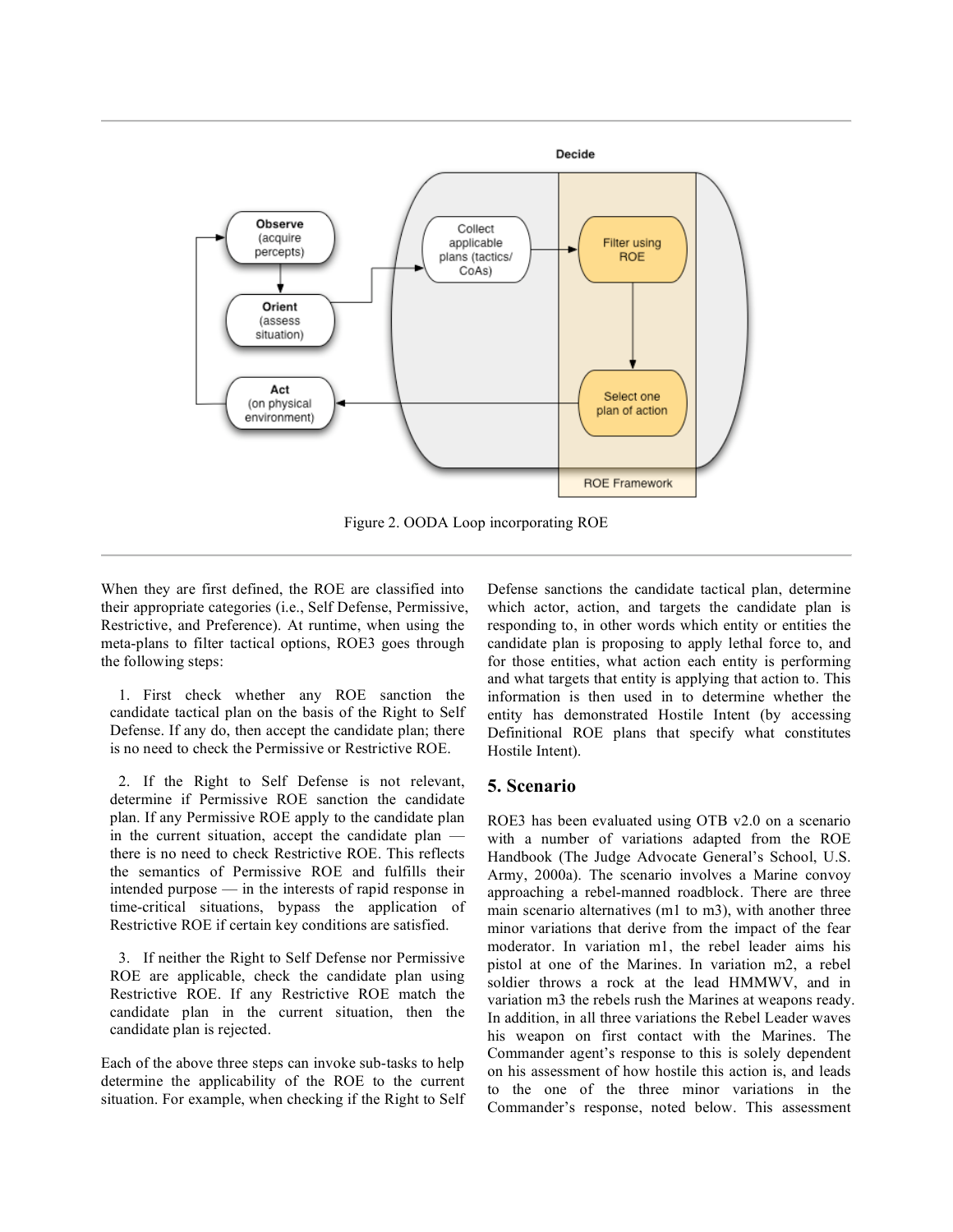derives in part from the Commander agent's fear moderator.

#### **5.1 Marine Agent Design**

The scenario comprises five types of Marine agent: Commander, Interpreter, Marine Soldier, Radio Operator and Driver. The Marine agents have a Situation Assessment capability and an Action capability. The Situation Assessment capability comprises subcapabilities including Perception, World Modeling, and Threat Assessment. The Action capability similarly comprises sub-capabilities like Walk, Adopt Threatening Posture, and Speak. Each of these capabilities can be specialized in a given agent type, for example, the Commander agent is given a more sophisticated Situation Assessment sub-capability.

#### **5.2 Rebel Agent Design**

There are two types of Rebel agent: Rebel Leader and Rebel Soldier. The overall Rebel agent design is similar to that of the Marine agent, but the Rebel agent has a different range of capabilities (e.g., Withdraw, Throw Rock).

#### **5.3 Moderated Behavior – Fear (Task Appraisal)**

A secondary goal of this study was to demonstrate moderated synthetic behavior, and in particular, moderated ROE handling. To this end, a "fear" moderator was implemented in the demonstration scenario.

Providing a validated model of fear is constrained by the following three factors:

1. The definition of fear – fear might exist on multiple levels, ranging from loss of life, down to anxiety about the success of a particular task or plan. For this scenario, fear is defined as an emotional aversion to harm from the adversary, and this influences behavior to avoid the things that cause this feeling. At low levels this change might not lead to changes in strategies, but changes in how existing strategies are implemented, for example, actions might be performed more slowly. At higher levels of fear, different strategies might be executed, such as not firing, or firing when not appropriate.

2. Cues – fear arises out of interaction with the environment, and the cues or stimuli to create fear must be available. The cues necessary for becoming fearful are included in the Marine behavior models.

3. Access to data to validate fear – because of its nature, fear can be difficult to study in laboratory settings, and the ability to find it in naturalistic settings has its own problems. A related literature that we can draw on is the task appraisal literature. This literature, for example Lazarus and Folkman (1984), notes that people make appraisals of how difficult a task will be, and how they will be able to cope with it, including what resources they bring to the task. These are combined to create an appraisal of the situation. Where sufficient resources are available to cope with the demands of the task, the task can be viewed as challenging. When the task requires more coping resources than are available, the task can be perceived to be threatening. When these appraisals are manipulated and knowledge held constant, performance is seen to vary. Stress responses in physiology are also observed based on differences in this process (e.g., Kirschbaum et al., 1993).

We thus examined the physiology of fear and then the related concept of task appraisal. Existing models of fear, physiology, and task appraisal were examined for lessons in implementing the existing model.

There have been a few cognitive architectures that implement how fear can influence behavior, including:

1. PSI is a cognitive architecture designed to integrate cognitive processes, emotions, and motivation (Bartl and Dörner, 1998). The architecture includes six motives (needs for energy, water, pain avoidance, affiliation, certainty, and competence). These motive/emotional states and their processes modulate cognition.

2. Barry Silverman (2004) has created an architecture called PMFServ. This architecture uses reservoirs of various resources to provide for different affective moderators and mental states.

Developing a validated model of fear was outside the scope of this study. The fear moderator was added to demonstrate that the CoJACK architecture facilitates investigation of the interaction between moderators and ROE.

In the scenario, the level of fear moderates the threat assessment (in the Orient phase of the OODA loop), which in turn influences the chosen course of action. During the application of the ROE, the level of fear moderates the perception of Hostile Intent. If Hostile Intent is perceived, Self Defense can be used as a justification for the application of lethal force. Each agent can be specialized to assess the threat of events in different ways. For example, when the Marine agents perceive the Rebel Leader agent waving its weapon, the increment in fear level will vary depending on each agent's previous experience of such situations. If such events have had lethal consequences, the level of induced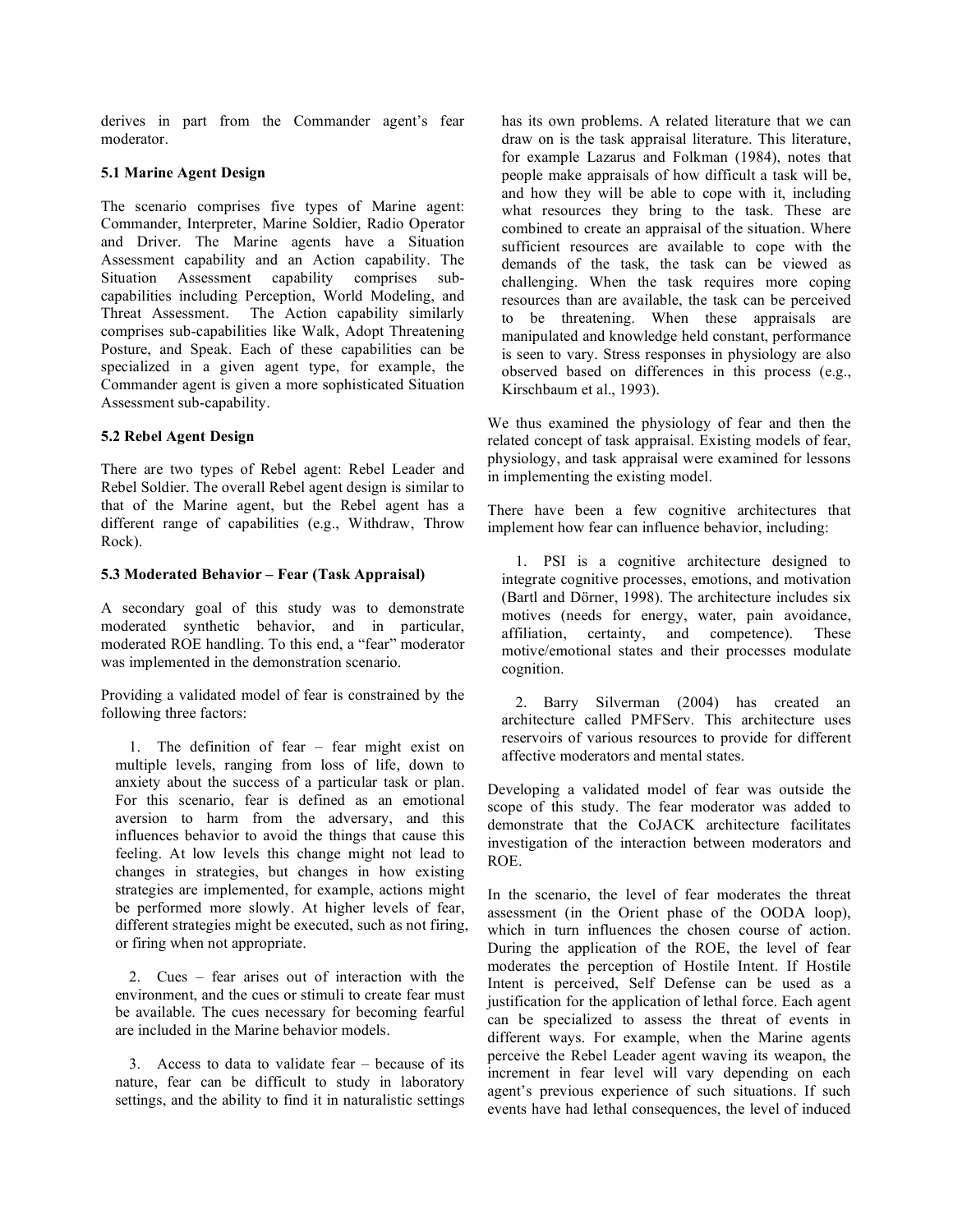fear will be higher than if such events always ended up being a bluff.

#### **5.4 Evaluation of Scenario Runs**

Due to the nature of the study, the evaluation was qualitative in nature. In each scenario variation, the Marine agents applied their ROE to select from the available tactical options, leading to alternate outcomes. Their performance was no longer uniform across all three scenarios.

## **5.4.1 The Effects of ROE**

The Commander agent's primary goal is to overcome the roadblock, and three initial tactical options are available:

1. Demand that the rebels allow the convoy to pass.

2. Forcefully demand that the rebels move the roadblock.

3. Fire upon the rebels.

The Restrictive ROE forbidding lethal force excludes the third option while the Preference ROE that favor minimum force will select the first option. The Commander agent will try the second option if the Rebel Leader refuses to comply with the initial less-forceful demand.

## **5.4.2 The Effects of Behavior Moderation on ROE**

If the Rebel Leader agent waves its weapon, the Commander agent's response is solely dependent on its assessment of how hostile this action is. This assessment derives in part from the Commander agent's fear moderator. If the ROE are fixed, the fear moderator is the key factor in the variability of the Commander agent's response. The level of fear is determined by the Commander agent's previous experience of observing weapon waving in an adversarial context. The fear level is lowest if the agent has had similar experience with no negative consequences, and highest if the experience has involved wounding or lethal results for friendly forces or elements under US protection.

In the model, the level of fear affects the hostility threshold, that is, the point at which weapon waving is assessed as hostile. If the weapon waving is assessed as hostile, ROE permit the use of lethal force as a response.

If the weapon waving is not assessed as hostile (e.g., because the Commander agent's fear level is low), the Commander has a number of response options — from verbally defusing the situation, to lethal force. The Commander agent's ROE reject lethal force because

hostile intent has not been observed. ROE related to Minimum Force then are used to choose to verbally defuse the situation rather than selecting more forceful non-lethal responses.

# **5.4.3 SAF Issues**

Although ROE3 was successfully tested and demonstrated using OTB, OTB is not an ideal SAF for investigating ROE in urban scenarios. One of the problems is that it can be difficult to control individual combatants in OTB because they have their own inbuilt behaviors. Another problem is that the visualization is not detailed enough for many types of ROE investigation. A 3D visualization environment would be beneficial in areas such as OOTW and urban operations. Working with a lightweight simulation like dTank (Ritter et al., in press) would make the development and testing of ROE faster, but would represent a tradeoff of accuracy in the simulation.

# **6. Discussion**

The primary goal of this research program was to develop a tool that supports the investigation of the interaction between ROE and tactics. The key design goal was to separate the representation of ROE from that of the tactics. It would have been trivial, and not very useful, to have hard-wired the ROE into the tactics themselves. Had the ROE been hard-wired into the tactics, it would have been impractical to alter the ROE in order to investigate their effects on tactics. JACK's support for encapsulation allows generic behavior fragments to be grouped into collections that can be inherited by behavior model instances, allowing reuse of ROE and tactics components.

The primary goal has been achieved by representing ROE as meta-knowledge, that is, knowledge that is used to reason about knowledge. Specifically, ROE are represented using meta-plans that make a choice amongst the plans (tactics) that are applicable to the current situation. Plans are used to reason about and act upon the state of the SE, whereas meta-plans are used to reason about the reasoning itself. They are fully-fledged plans with the added power of being applied independently at the point that the agent makes a choice between the available tactical options. This means that meta-plans can make use of the full power of JACK plans and are not handicapped in any way.

The other major advantage of this approach is that metaplans have full access to the internal state of the agent and so can make use of conclusions drawn by the situation assessment plans. Furthermore, because meta-plans have all the capabilities of normal plans, they can be moderated. This is a very powerful benefit of the approach because it allows the investigation of the interaction between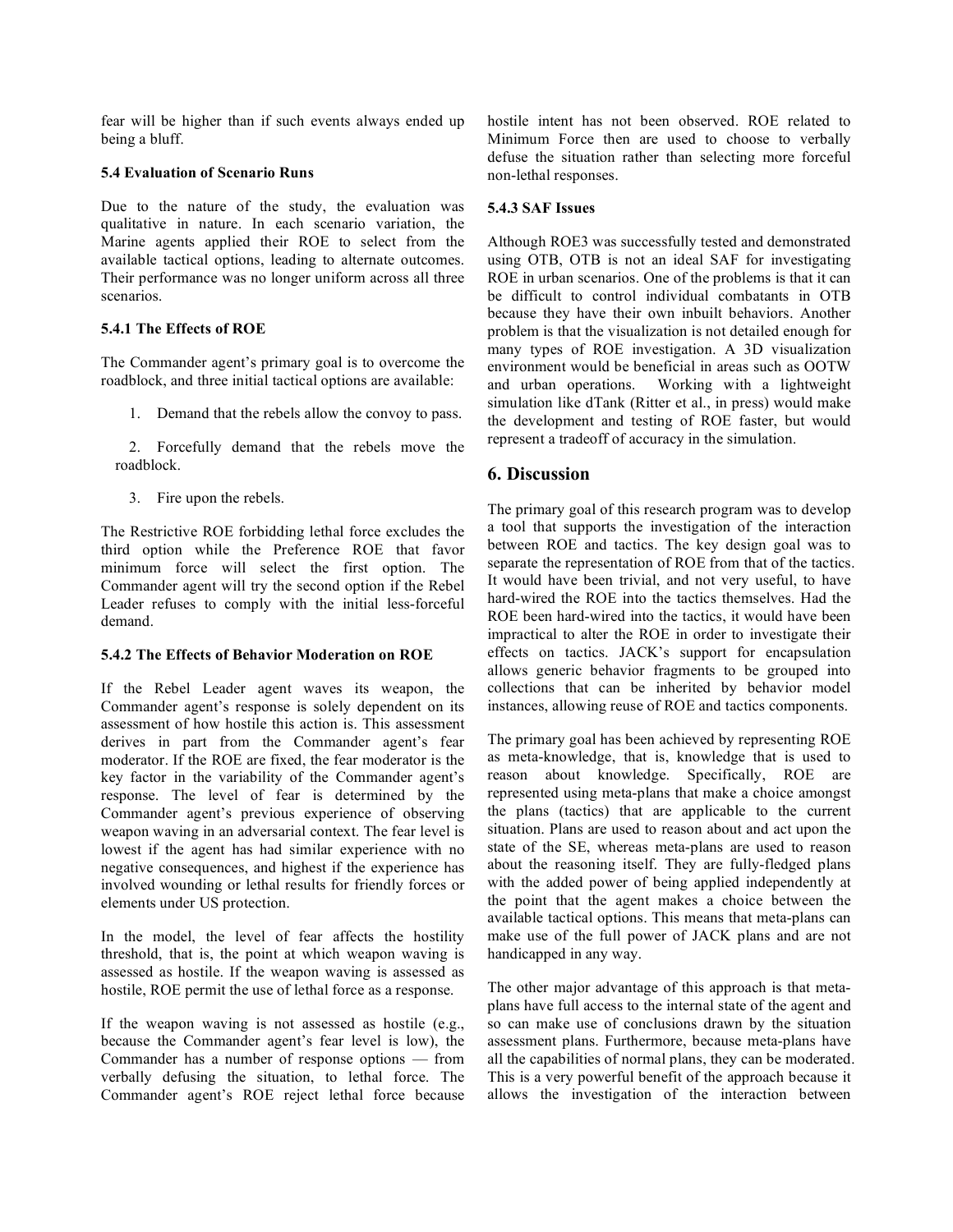variables like fatigue and the ability to successfully apply ROE to the current situation.

#### **6.1 ROE and Human Variability**

This research also makes a contribution to the goal of incorporating realistic human variation in CGF models. In many current SEs, the individual entities in the simulation will execute the same task in the same way, ignoring differences between individuals, and even the variability of a given individual over time. In the real world, this is not the case. The choice of strategies and the ordering of sub-strategies will vary across individuals and will vary for a given individual across time. When such variance is not included in a model, it makes adversaries, allies, and neutral personnel too predictable because they will always do the same thing at the same time in the same way. Modeling this variance can be extremely important for sensitivity analysis and for training.

CoJACK allows JACK models to take account of the time humans take to reason, shortfalls in memory, and the effects of physical and emotional factors on cognition. This then allows the creation of CGF models that exhibit more psychologically-grounded behavior variation. A major strength of our approach is the use of meta-plans to represent ROE. This makes ROE-related reasoning subject to the same effects as the rest of the cognitive model. For example, if the working memory capacity of an agent were reduced as a result of short-term stress, one would expect situation awareness, tactical reasoning, *and* ROE handling to be adversely affected. CoJACK provides this benefit and continues to be developed under UK MOD's IHBR program (RT/COM/3/006).

## **6.2 ROE as Procedural/Declarative Knowledge**

In ROE3, ROE are represented as meta-plans. Like normal JACK plans, meta-plans are a procedural representation. Arguably, procedural representations are appropriate when the knowledge is well rehearsed and in some sense *compiled*. Declarative representations are more suited to cases where the knowledge has to be interpreted. Being a procedural representation, JACK plans are not suited to tasks like analyzing the logical consistency of ROE. ROE meta-plans act as a *recipe* for applying ROE to the current situation, rather than as an abstract representation of the *meaning* of those ROE. ROE3 would be greatly enhanced by providing a declarative ROE representation that complements the current procedural one. This can be achieved in JACK by using **beliefs** to represent declarative ROE, and we look forward to extending ROE3 to use JACK belief structures for declarative ROE in tandem with the current meta-plan representation.

# **7. Acknowledgements**

The development of this software was supported by AFRL/MLKH award FA8650-04-C-6440. This work was also supported by the UK MOD's Analysis, Experimentation and Simulation corporate research programme (Project No: RT/COM/3/006). We thank Bill Knarr for helpful comments on ROE, and Colin Sheppard for useful discussions about CoJACK.

# **8. References**

Bartl, C., & Dörner, D. (1998). PSI: A theory of the integration of cognition, emotion and motivation, in *Proceedings of the 2nd European Conference on Cognitive Modelling*, 66-73.

Bratman, M. E. (1987). *Intention, plans, and practical reasoning.* Cambridge, MA (USA): Harvard University Press.

Coram, R. (2002). *Boyd: The fighter pilot who changed the art of war.* New York, NY: Back Bay Books/Little, Brown and Company.

Cousot, P., & Cousot, R. (1977). Abstract interpretation: A unified framework for static analysis of programs by construction or approximation of fixpoints, in *Proceedings of the Fourth Annual ACM Symposium on Principles of Programming Languages*, 238-52.

Hudlicka, E., & Billingsley, J. (1998). Proceedings of the 7th Conference on Computer Generated Forces and Behavioral Representation, in *Representing behavior moderators in military human performance models*

JOINT PUBLICATION 1-02 (1999). *DOD Dictionary of Military and Associated Terms, 452.*

Kalus, A., & Hirst, A.J. (1998). Soar Agents for OOTW Mission Simulation, in *Command & Control Decision Making in Emerging Conflicts - 4th International Command & Control Research & Technology Symposium*

Kirschbaum, C., Pirke, K. -., & Hellhammer, D. H. (1993). The Trier Social Stress Test—A tool for investigating psychobiological stress responses in a laboratory setting. *Neuropsychobiology,* 28, 76-81.

Lazarus, R. S., & Folkman, S. (1984). *Stress, appraisal and coping.* New York: Springer Publishing.

Nilsson, J. (1980). *Principles of Artificial Intelligence.* Palo Alto, CA: Tioga Publishing Company.

Ritter, F. E., & Norling, E. (2006). Including human variability in a cognitive architecture to improve team